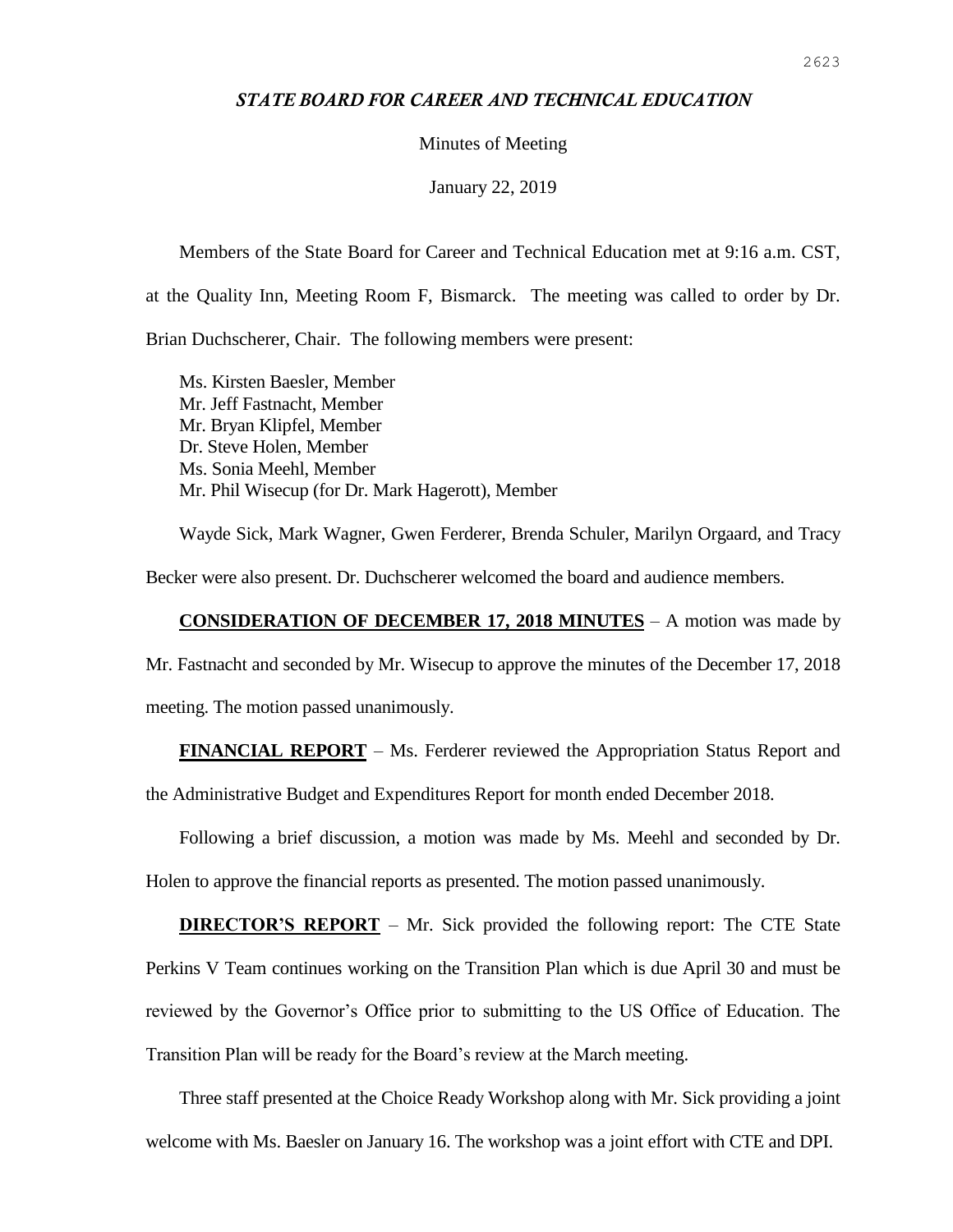The Consolidated Annual Report (CAR) that was approved by the Board was submitted to the US Office of Education by the December 31 deadline.

Other meetings Mr. Sick was involved in include: TechND Board meeting; monthly meetings with Laurie Matzke, DPI; K-12 Strategic Planning; Full Service Community School Advisory Meeting; Agriculture Education and Family and Consumer Sciences new teachers; Legislative Hearings; and, various meetings with legislators.

Ms. Meehl requested information on whether those enrolled in the Family and Consumer Sciences program at NDSU plan to become teachers or work with the Extension Service. Mr. Sick will follow up on this request.

Following a brief discussion of the meetings Mr. Sick has been involved in, the board thanked Mr. Sick for his report.

**2019 LEGISLATIVE SESSION** – Mr. Sick reviewed HB1019, the 2019-2021 Biennium Budget, CTE's requested changes to the Executive Budget and statistical information that were provided to the Appropriations Committee.

Mr. Sick reported that there is a committee meeting scheduled for Wednesday to further explain the budget requests and answer any questions the committee may have.

Discussion was held on whether there will be a Maintenance of Effort issue. It was determined that this should not be an issue.

Mr. Sick then reviewed bills that the agency is following and requested feedback from the Board on HB1531which would allow individuals without a teaching license to teach non-core classes.

Discussion on HB1531 was held, including that being a teacher does not only include teaching course content, but a teacher has to be prepared to deal with many things, including behavioral issues.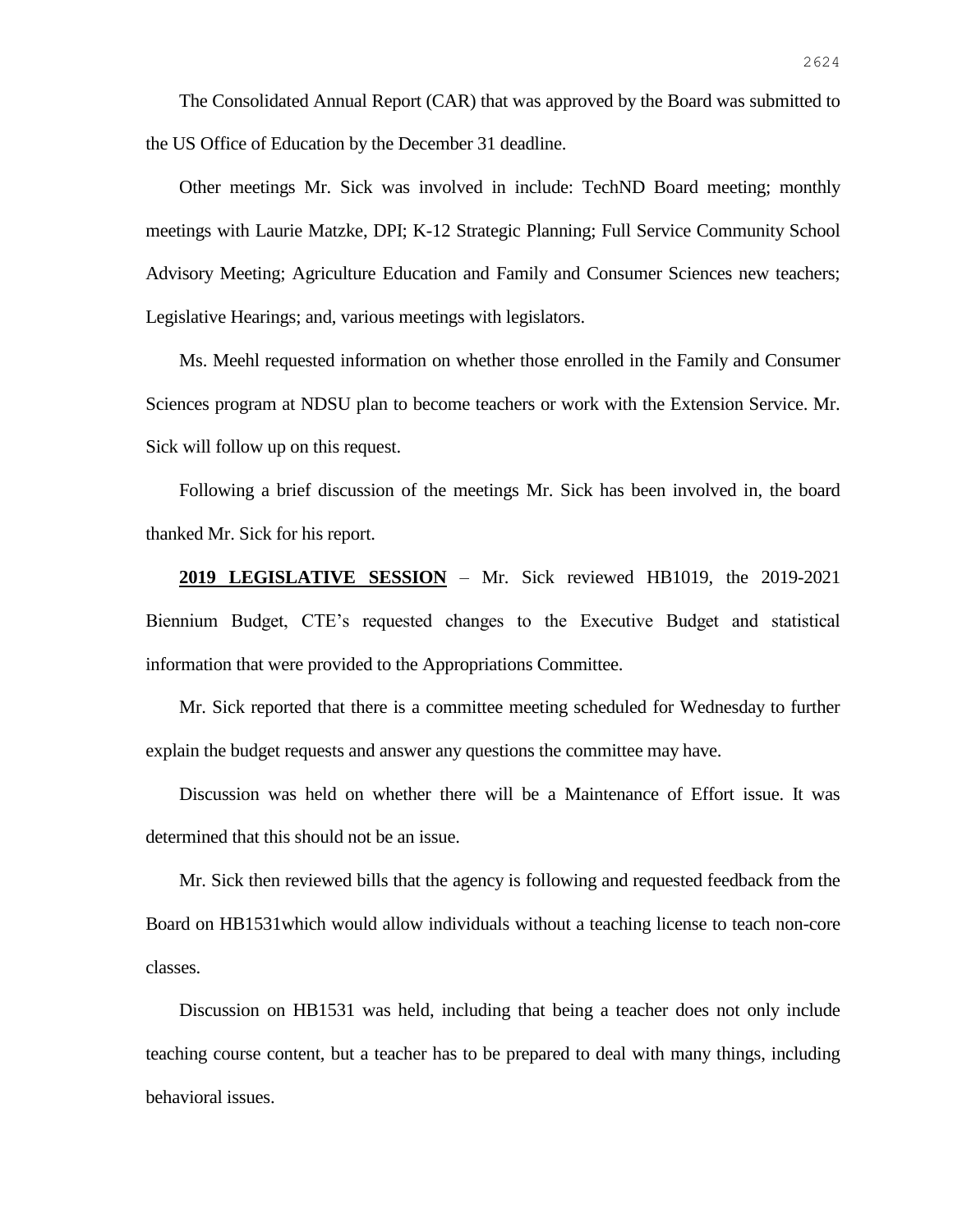HB2182 was then discussed. Mr. Sick recommended to support the bill with reservations and that including a sunset clause would allow CTE to build an education pathway by 2021.

SB2215 and SB2216 were then discussed. Mr. Sick reported that SB2216 is correctly worded and supports the bill.

SB2215 is currently not written accurately and Mr. Sick, Ms. Baesler and legislators are meeting to correct the language in the bill. SB2215 and SB2216 will be heard on Wednesday.

Discussion was held on SB2216 and what the organizational structure would be for the Center for Distance Education (CDE) in CTE. Mr. Sick responded that the organizational structure is not discussed in the bills but that he sees an assistant director overseeing CDE, similar to the assistant director for CTE.

Following further discussion, the board agreed that SB2216 is written correctly and that the Board can work out the details after the bill is finalized.

Discussion continued on SB2215 and SB2216, the history of the Center for Distance Education, funding of CDE, CDE's course offerings, both academic and CTE, and other statutes that may be affected by moving CDE. It was agreed that if board members have time, they should visit the Center for Distance Education office in Fargo.

Following further discussion, it was agreed that as long as CDE is managed well, it doesn't matter where it is housed.

**CTE RECRUITMENT GRANT** – Ms. Marilyn Orgaard provided an update on the \$20,000 grant from Advance CTE, reporting that North Dakota was one of four states to receive the grant that focused on attracting students to high-quality career and technical education in the areas of Health Science, Manufacturing, Information Technology and STEM.

Ms. Orgaard reported that school counselors were involved with and helped in the recruitment strategies and activities.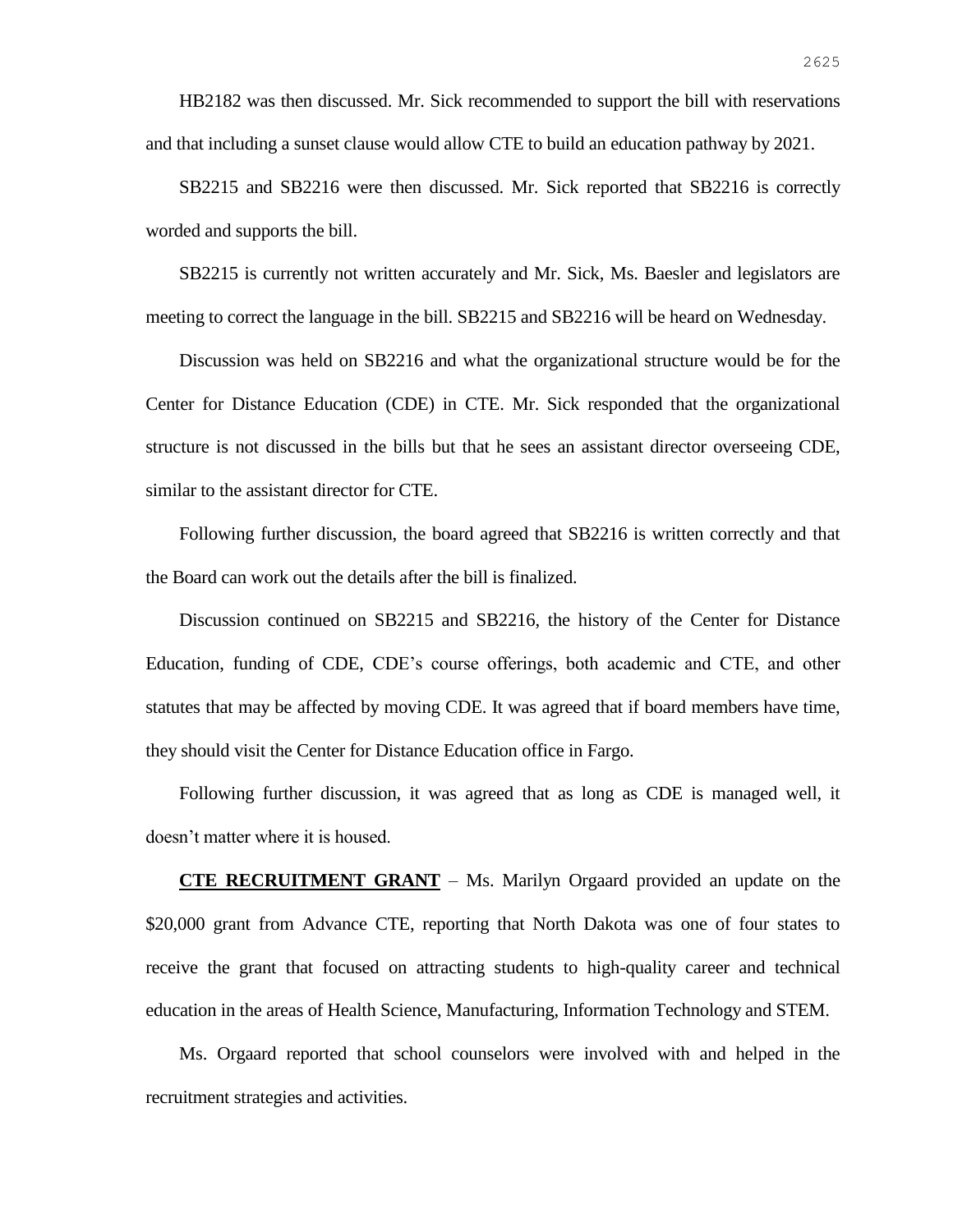Board members received high demand occupations and labor market informational flyers and posters that will be distributed to educators and school counseling offices.

**CHOICE READY AND CTE** – Ms. Orgaard reviewed the North Dakota Choice Ready document and explained the essential skills and workforce ready criteria that students meet who are involved in career and technical education courses and student organizations.

Discussion was held on career and technical education industry certifications and trainings that are available at the secondary level and how schools provide them to students.

Following further discussion, the board thanked Ms. Orgaard for her report.

**CTE IN MEMORIAL HALL, FEBRUARY 19-21, 2019** – Ms. Tracy Becker reviewed the exhibits that students will be providing to legislators and the public during the week of February 19-21 and invited board members to attend CTE in Memorial Hall.

The board agreed that time should be set aside at the February 19 meeting for them to attend.

## **CAREER AND TECHNICAL STUDENT ORGANIZATION CONFERENCES** –

Mr. Sick invited board members to attend the CTSO Conferences that will be held in February, March, April and June.

**FUTURE MEETINGS** – The February board meeting will be held Tuesday, February 19 at the Quality Inn, Bismarck.

The March board meeting is scheduled for Monday, March 18 at the Quality Inn, Bismarck.

The April board meeting is scheduled for Monday, April 15 at the Quality Inn, Bismarck.

**OTHER** – Ms. Baesler reviewed SB2341, reporting that it places the apprenticeship program under DPI. However, regarding career exploration, career awareness is for grades K-5, career exploration for grades 6-8, and career preparation in grades 9-12 which falls with career and technical education.